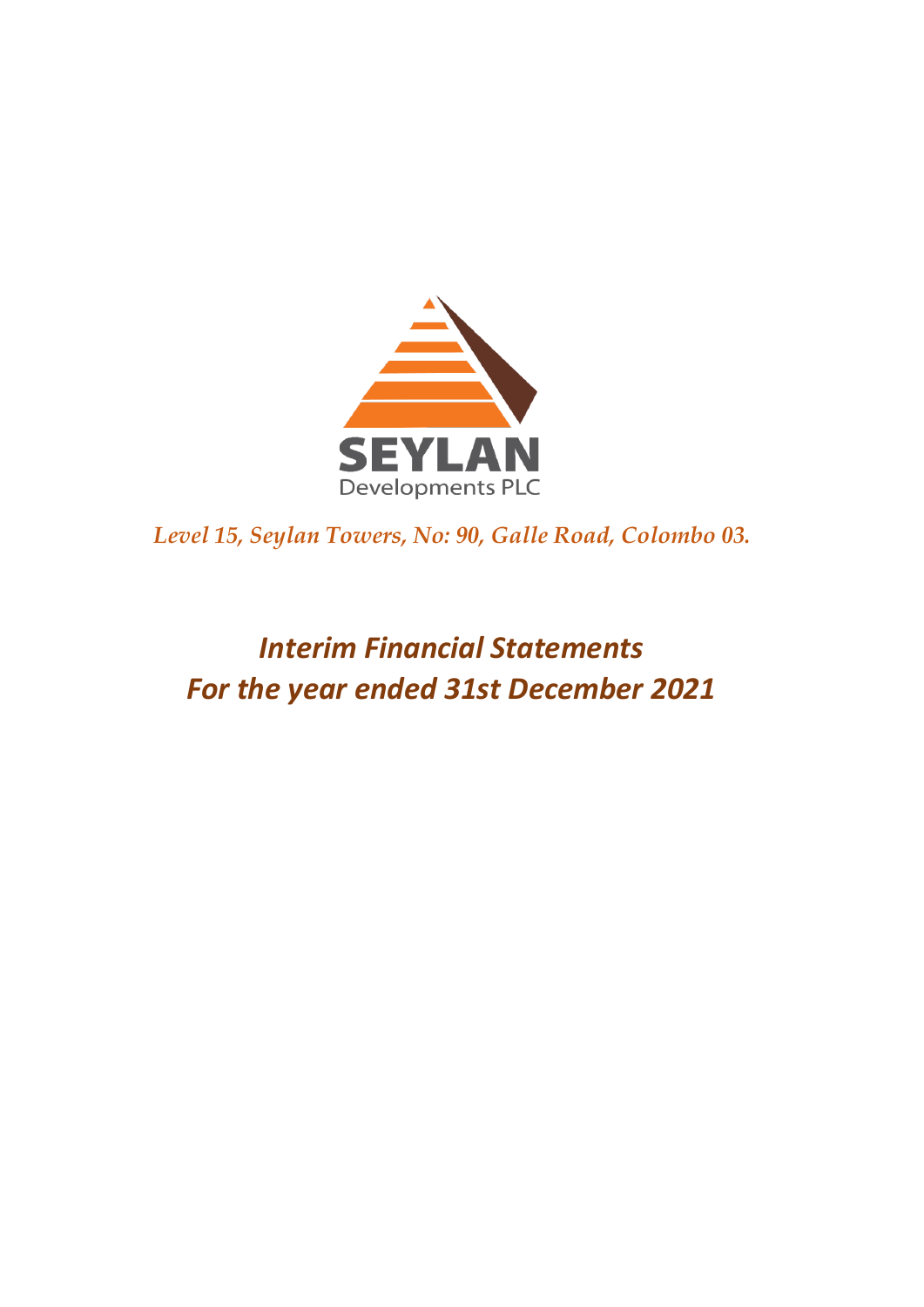# **SEYLAN DEVELOPMENTS PLC**

# **STATEMENT OF FINANCIAL POSITION**

|                                     | DEC 31, 2021   | DEC 31, 2020   | Growth  |
|-------------------------------------|----------------|----------------|---------|
|                                     | (Un Audited)   | (Audited)      | %       |
|                                     |                |                |         |
|                                     | <b>Rs '000</b> | <b>Rs '000</b> |         |
| <b>Assets</b>                       |                |                |         |
| <b>Non Current Assets</b>           |                |                |         |
| Property, plant & equipment         | 5,355          | 2,658          | 101.50  |
| Investment property                 | 5,550,656      | 5,488,880      | 1.13    |
| Other investments                   | 200,043        | 203,568        | (1.73)  |
| <b>Total Non Current Assets</b>     | 5,756,054      | 5,695,106      | 1.07    |
| <b>Current Assets</b>               |                |                |         |
| Inventories                         | 6,264          | 4,236          | 47.86   |
| Trade and other receivables         | 37,728         | 38,416         | (1.79)  |
| Other investments                   | 10,355         | 58,158         | (82.19) |
| Income tax receivable               | 51,165         | 52,573         | (2.68)  |
| Cash and cash equivalents           | 206,434        | 69,317         | 197.81  |
| <b>Total Current Assets</b>         | 311,946        | 222,701        | 40.07   |
|                                     |                |                |         |
| <b>Total Assets</b>                 | 6,068,000      | 5,917,807      | 2.54    |
|                                     |                |                |         |
| <b>Equity and Liabilities</b>       |                |                |         |
| <b>Equity</b>                       |                |                |         |
| <b>Stated capital</b>               | 1,644,392      | 1,644,392      |         |
| Reserves                            | 495,833        | 496,714        | (0.18)  |
| <b>Retained earnings</b>            | 3,133,404      | 2,960,814      | 5.83    |
|                                     | 5,273,629      | 5,101,920      | 3.37    |
| <b>Non Current Liabilities</b>      |                |                |         |
| Deferred tax liability              | 659,511        | 684,269        | (3.62)  |
|                                     | 659,511        | 684,269        | (3.62)  |
|                                     |                |                |         |
| <b>Current Liabilities</b>          |                |                |         |
| Other liabilities                   | 134,860        | 131,618        | 2.46    |
|                                     | 134,860        | 131,618        | 2.46    |
| <b>Total Equity and Liabilities</b> | 6,068,000      | 5,917,807      | 2.54    |
|                                     |                |                |         |
| <b>Net Asset per Share</b>          | 35.64          | 34.48          | 3.37    |

\* The Financial Statements have been prepared in compliance with the requirements of the Companies Act no 7 of 2007 .

\* The above figures are subject to audit and has been prepared in compliance with the Rule 7.4 of the CSE Listing Rules and Sri Lanka Accounting Standard - LKAS 34 - Interim Financial Reporting.

*Sgd. Sgd.*

**Kapila Ariyaratne Somadasa Palihawadana** Deputy Chairman

*Sgd.* **Nirmala Arangalage ( Mrs )** Head of Finance

**21st February 2022**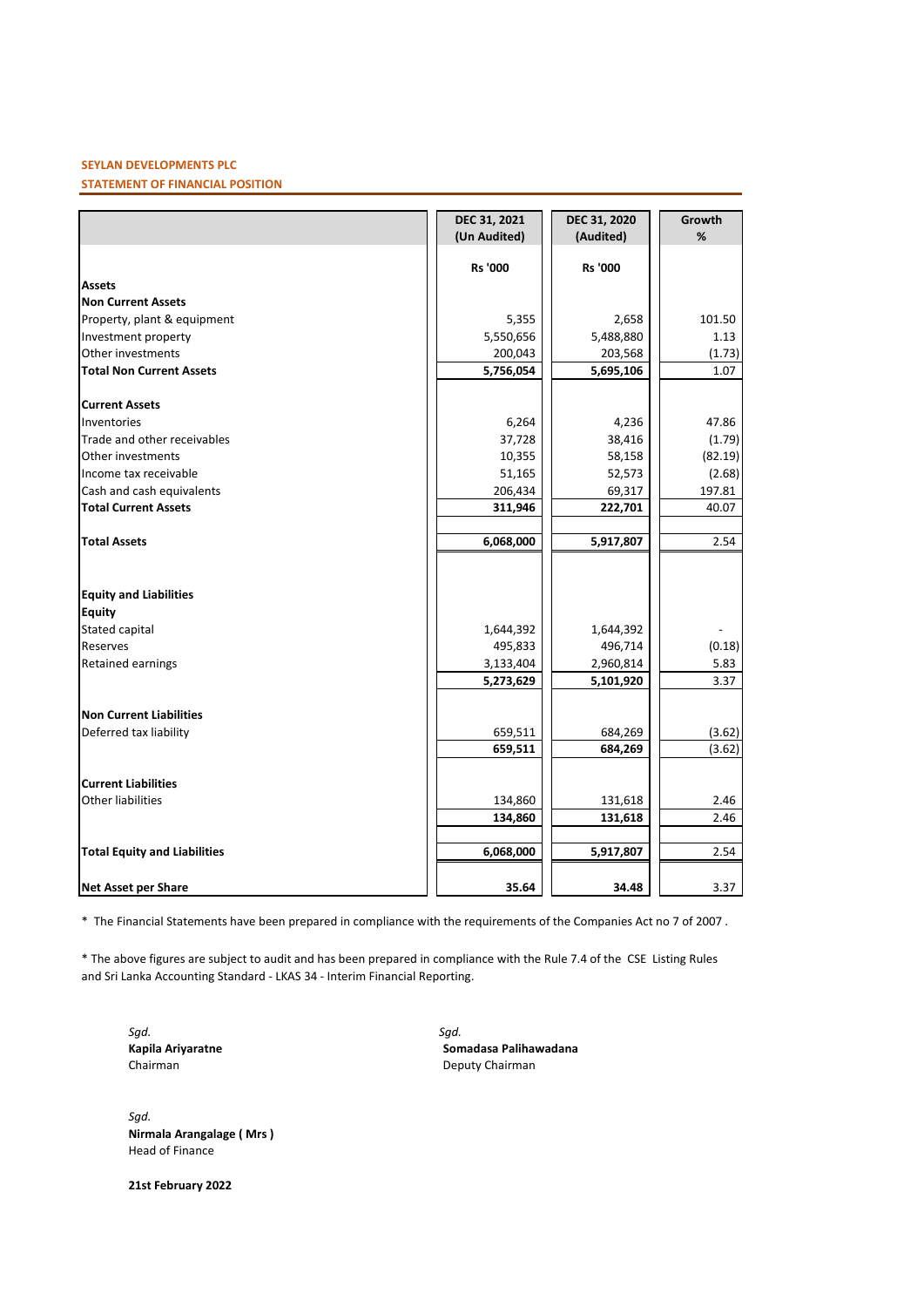# **SEYLAN DEVELOPMENTS PLC**

**STATEMENT OF PROFIT OR LOSS AND OTHER COMPREHENSIVE INCOME**

|                                                                                                                          | <b>FOR THE QUARTER ENDED</b>           |                                     | <b>FOR THE YEAR ENDED</b> |                                        |                                     |                   |
|--------------------------------------------------------------------------------------------------------------------------|----------------------------------------|-------------------------------------|---------------------------|----------------------------------------|-------------------------------------|-------------------|
|                                                                                                                          | <b>DEC 31,</b><br>2021<br>(Un Audited) | <b>DEC 31,</b><br>2020<br>(Audited) | Growth                    | <b>DEC 31,</b><br>2021<br>(Un Audited) | <b>DEC 31,</b><br>2020<br>(Audited) | Growth            |
|                                                                                                                          | <b>Rs</b> '000                         | <b>Rs</b> '000                      | %                         | <b>Rs</b> '000                         | <b>Rs</b> '000                      | %                 |
| Rental Income                                                                                                            | 85,958                                 | 82,930                              | 3.65                      | 342,129                                | 326,201                             | 4.88              |
| Other Income                                                                                                             | 12,027<br>97,985                       | 40,101<br>123,030                   | (70.01)<br>(20.36)        | 19,918<br>362,047                      | 49,070<br>375,271                   | (59.41)<br>(3.52) |
| <b>Operating Expenses</b>                                                                                                | (24, 687)<br>73,298                    | (20, 313)<br>102,717                | 21.53<br>(28.64)          | (82, 400)<br>279,647                   | (86, 567)<br>288,704                | (4.81)<br>(3.14)  |
| Change in fair value of investment properties                                                                            | 13,864                                 | 15,502                              | (10.57)                   | 13,864                                 | 15,502                              | (10.57)           |
| <b>Operating Profit</b>                                                                                                  | 87,162                                 | 118,220                             | (26.27)                   | 293,511                                | 304,206                             | (3.52)            |
| Net Finance income<br><b>Profit Before Taxation</b>                                                                      | 9,672<br>96,834                        | 6,916<br>125,136                    | 39.84<br>(22.62)          | 32,253<br>325,764                      | 29,618<br>333,824                   | 8.90<br>(2.41)    |
| Taxation<br><b>Profit After Taxation</b>                                                                                 | (18, 839)<br>77,995                    | (25, 789)<br>99,347                 | (26.95)<br>(21.49)        | 25,052<br>350,816                      | (73, 609)<br>260,215                | (134.03)<br>34.82 |
| Items that will not be reclassified to profit or<br>loss<br>Actuarial gain / (loss) on retirement benefit<br>obligations | (797)                                  | 157                                 | (607)                     | (797)                                  | 157                                 | (607)             |
| Revaluation of property plant & equipment<br>Deferred tax on revaluation                                                 | 3,075                                  |                                     | 100<br>100                | 3,075                                  |                                     | 100               |
| Impact to revaluation reserve due to tax rate<br>change                                                                  | (738)<br>90                            |                                     | 100                       | (738)<br>90                            |                                     | (100)<br>100      |
| Items that are or may be reclassified<br>subsequently to profit or loss                                                  |                                        |                                     |                           |                                        |                                     |                   |
| Net change in fair value of available for sale<br>financial assets reclassified to profit or loss                        | 4,808                                  | (889)                               | (641)                     | (3,533)                                | 11,797                              | (130)             |
| Deferred tax on components of other<br>comprehensive income                                                              | (481)                                  | (1, 180)                            | (59)                      | 353                                    | (1, 180)                            | (130)             |
| Other comprehensive income for the period,<br>net of income tax                                                          | 6,439                                  | (1, 911)                            | (437)                     | (1, 549)                               | 10,774                              | (114)             |
| Total comprehensive income for the period                                                                                | 84,434                                 | 97,436                              | (13.34)                   | 349,267                                | 270,989                             | 28.89             |
| Earnings / (Loss) Per Share                                                                                              | $Rs$<br>0.53                           | $\underline{\mathbf{Rs}}$<br>0.67   | (21.49)                   | $\underline{\mathsf{Rs}}$<br>2.37      | $\underline{\mathsf{Rs}}$<br>1.76   | 34.82             |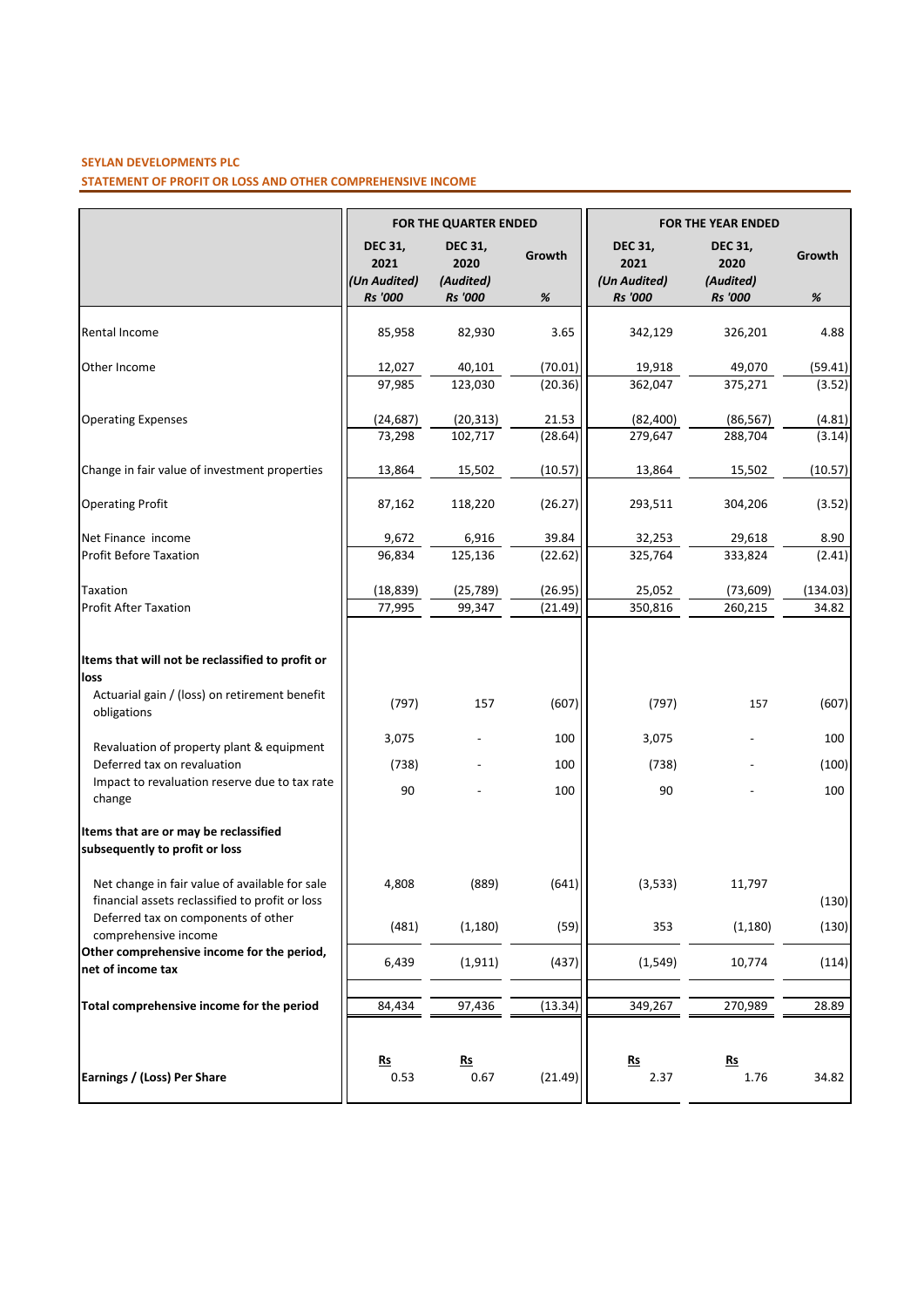## **SEYLAN DEVELOPMENTS PLC**

**STATEMENT OF CHANGES IN EQUITY**

|                                                                                                                                                                 | <b>Stated Capital</b> | <b>Capital Reserve</b> | Revaluation                      | <b>Fair Value</b>                | Retained                          | <b>Total</b>             |
|-----------------------------------------------------------------------------------------------------------------------------------------------------------------|-----------------------|------------------------|----------------------------------|----------------------------------|-----------------------------------|--------------------------|
|                                                                                                                                                                 | <b>Rs '000</b>        | <b>Rs '000</b>         | <b>Reserve</b><br><b>Rs</b> '000 | <b>Reserve</b><br><b>Rs '000</b> | <b>Earnings</b><br><b>Rs '000</b> | Rs '000                  |
| <b>Balance as at 01.01.2020</b>                                                                                                                                 | 1,644,392             | 525,494                | 1,627                            | (41, 024)                        | 2,863,203                         | 4,993,692                |
| Total Comprehensive Income for the period<br>Profit or Loss                                                                                                     |                       |                        |                                  |                                  | 260,215                           | 260,215                  |
| <b>Other Comprehensive Income</b><br>Net fair value change in investment in debt                                                                                |                       |                        |                                  |                                  |                                   |                          |
| instruments measured at fair value through<br>other comprehensive income<br>Deferred tax on components of other                                                 |                       |                        |                                  | 11,797                           |                                   | 11,797                   |
| comprehensive income                                                                                                                                            |                       |                        |                                  | (1, 180)                         |                                   | (1, 180)                 |
| Actuarial loss on defined benefit obligation                                                                                                                    |                       | ÷.                     |                                  | 10,617                           | 157<br>157                        | 157<br>10,774            |
| Total Comprehensive Income for the period                                                                                                                       |                       |                        |                                  | 10,617                           | 260,372                           | 270,989                  |
| Transactions with the owners of the Company                                                                                                                     |                       |                        |                                  |                                  |                                   |                          |
| Dividends paid                                                                                                                                                  |                       |                        |                                  |                                  | (162, 761)                        | (162, 761)               |
|                                                                                                                                                                 | $\overline{a}$        | $\overline{a}$         |                                  |                                  | (162, 761)                        | (162, 761)               |
| Balance as at 31.12.2020                                                                                                                                        | 1,644,392             | 525,494                | 1,627                            | (30, 407)                        | 2,960,814                         | 5,101,920                |
| Balance as at 01.01.2021                                                                                                                                        | 1,644,392             | 525,494                | 1,627                            | (30, 407)                        | 2,960,814                         | 5,101,920                |
| Total Comprehensive Income for the period<br>Profit or Loss                                                                                                     |                       |                        |                                  |                                  | 350,816                           | 350,816                  |
| <b>Other Comprehensive Income</b><br>Net fair value change in investment in debt                                                                                |                       |                        |                                  |                                  |                                   |                          |
| instruments measured at fair value through<br>other comprehensive income<br>Actuarial loss on defined benefit obligation<br>Deferred tax on components of other |                       |                        |                                  | (3, 533)                         | (797)                             | (3,533)<br>(797)         |
| comprehensive income<br>Revaluation of property plant & equipment                                                                                               |                       |                        | 3,075                            | 353                              |                                   | 353<br>3,075             |
| Deferred tax on revaluation<br>Impact to revaluation reserve due to tax rate                                                                                    |                       |                        | (738)                            |                                  |                                   | (738)                    |
| change                                                                                                                                                          | L.                    | ÷,                     | 90<br>2,427                      | (3, 180)                         | (797)                             | 90<br>(1, 549)           |
|                                                                                                                                                                 |                       |                        |                                  |                                  |                                   |                          |
| Total Comprehensive Income for the period                                                                                                                       |                       |                        | 2,427                            | (3, 180)                         | 350,020                           | 349,267                  |
| Transactions recorded directly in equity<br>Reversal of revaluation of property plant &                                                                         |                       |                        |                                  |                                  |                                   |                          |
| equipment disposed / written off                                                                                                                                | $\mathcal{L}$         | ä,                     | (128)<br>(128)                   | $\sim$                           | 128<br>128                        | $\mathbf{r}$             |
| Transactions with the owners of the Company                                                                                                                     |                       |                        |                                  |                                  |                                   |                          |
| Dividends paid                                                                                                                                                  | L.                    | ÷<br>L.                | ÷,                               |                                  | (177, 558)<br>(177, 558)          | (177, 558)<br>(177, 558) |
| Balance as at 31.12.2021                                                                                                                                        | 1,644,392             | 525,494                | 3,925                            | (33, 587)                        | 3,133,404                         | 5,273,629                |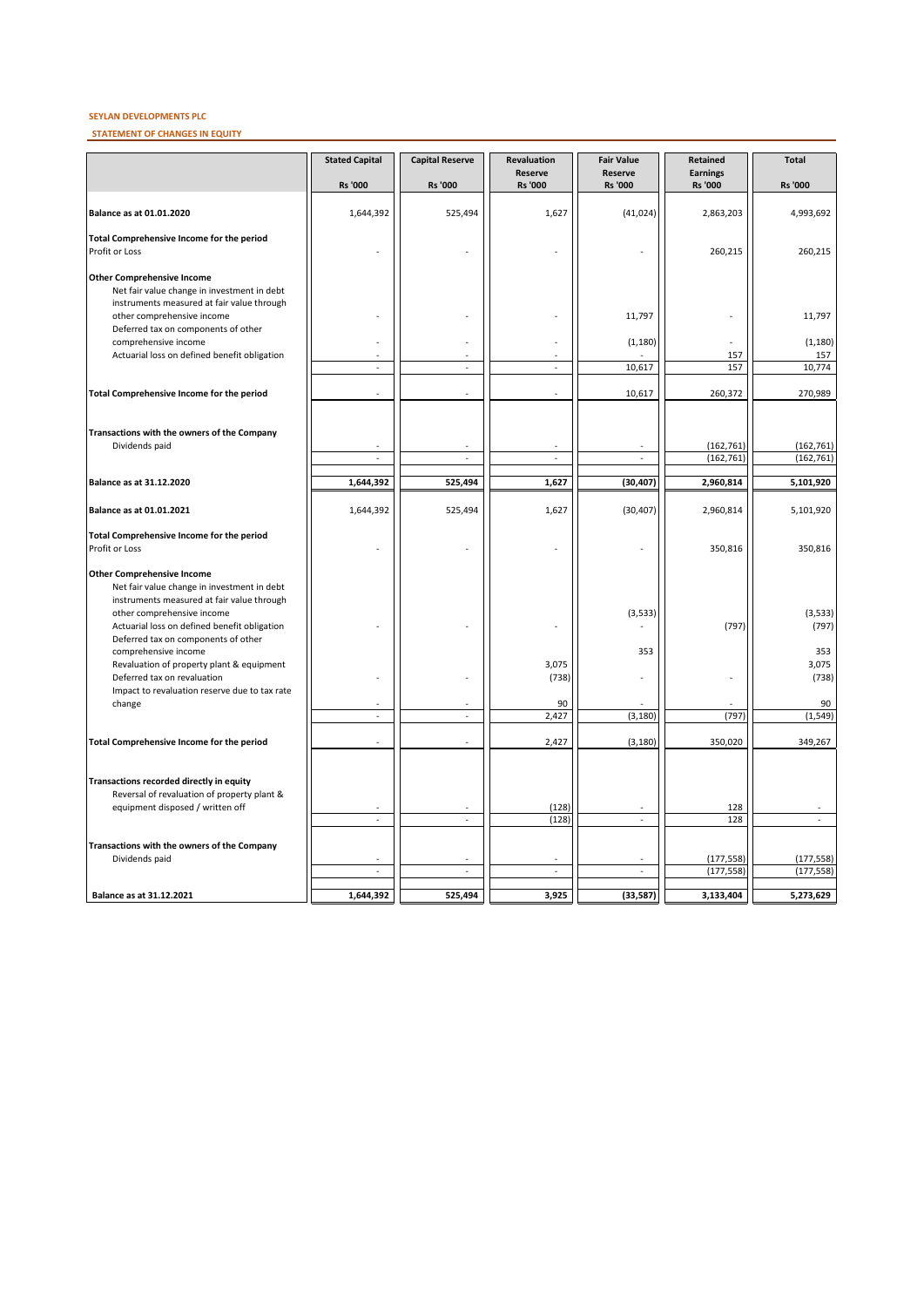# **SEYLAN DEVELOPMENTS PLC CASH FLOW STATEMENT**

| For the period                                                    | 01.01.21 - 31.12.21 | 01.01.20 - 31.12.20 |
|-------------------------------------------------------------------|---------------------|---------------------|
|                                                                   | (Un Audited)        | (Audited)           |
|                                                                   | <b>Rs. 000</b>      | <b>Rs. 000</b>      |
|                                                                   |                     |                     |
| <b>Cash Flows from Operating Activities</b>                       |                     |                     |
| Receipt from other Operating Activities                           | 349,979             | 337,271             |
| Cash payments to Employees, Suppliers and Tax Authorities         | (82, 257)           | (85, 545)           |
| <b>Interest Payments</b>                                          | (15)                | (234)               |
| Operating profit before changes in operating assets               | 267,707             | 251,492             |
| (Increase)/Decrease in operating assets :                         |                     |                     |
| Stock & Receivables                                               | 268                 | (1,984)             |
| Increase/(Decrease) in operating liabilities :                    |                     |                     |
| Deposits & Trade payables                                         | 9,871               | (2, 229)            |
| <b>Cash Generated from Operations</b>                             | 277,846             | 247,279             |
| Income Tax paid                                                   |                     |                     |
| <b>Net cash from Operating Activities</b>                         | 277,846             | 247,279             |
| <b>Cash Flows from Investing Activities</b>                       |                     |                     |
| Interest Received                                                 | 31,067              | 28,663              |
| Purchase of non-dealing Securities                                | (67, 176)           | (74, 811)           |
| Disposal of non-dealing Securities                                | 121,611             | 24,585              |
| Purchase of Property, Plant and Equipment                         | (762)               | (230)               |
| Additions to Investment Properties                                | (47, 911)           | (57, 416)           |
| <b>Net cash from Investing Activities</b>                         | 36,829              | (79, 209)           |
| <b>Cash Flows from Financing Activities</b>                       |                     |                     |
| Dividends paid                                                    | (177, 558)          | (162, 761)          |
| <b>Net Cash from Financing Activities</b>                         | (177, 558)          | (162, 761)          |
|                                                                   |                     |                     |
| Total net increase in cash and cash equivalents during the period | 137,117             | 5,309               |
| Cash and Cash equivalents at beginning of period                  | 69,317              | 64,008              |
| Cash and Cash Equivalents at end of period                        | 206,434             | 69,317              |
| <b>Reconciliation of Cash and Cash Equivalents</b>                |                     |                     |
| Cash and Short Term Funds                                         | 206,434             | 69,317              |
|                                                                   | 206,434             | 69,317              |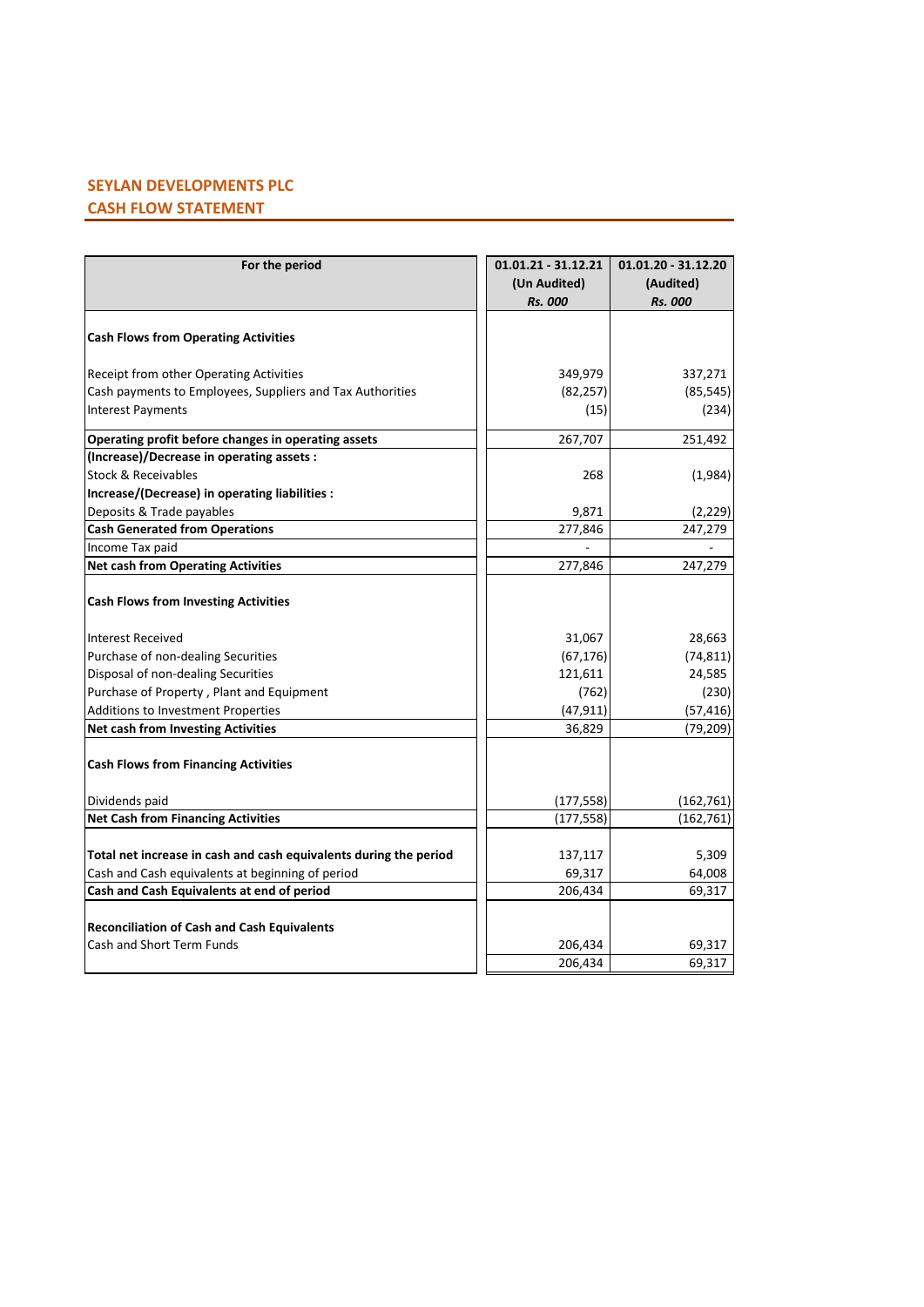## **Notes to the Financial Statements**

### **1 General**

Seylan Developments PLC (the "Company") is a "Public Quoted Company" and a Limited Liability Company Incorporated, reregistered under Companies Act No. 07 of 2007 ( PQ 151 ) and domiciled in Sri Lanka and listed on the Colombo Stock Exchange.

- The Company's registered office is situated at Level 15, Seylan Towers, No. 90, Galle Road, Colombo 03.
- The Company is in the business of development of property, administration & maintenance.
- The Company is a subsidiary of Seylan Bank PLC.
- The staff strength of the Company as at 31st December 2021 is 19 (2020- 20).

#### **2 Accounting Policies**

The interim Financial Statements have been prepared and presented in accordance with the Sri Lanka Accounting Standards (LKAS / SLFRS) and provided necessary disclosure to comply with LKAS 34, Interim Financial Reporting.

There are no changes to the accounting policies & methods of computation since the publication of the last Annual Report.

#### **3 Events After the Reporting Period**

Proposed Final Dividend

The Board of Directors of the company recommended that a final dividend of Rs: 1.40 per share, be paid by way of cash dividend for the financial year ended December 31, 2021 (Rs: 1.20 per share paid for the year ended December 31, 2020), subject to approval by the shareholders at the Annual General Meeting.

#### Imposition of Surcharge Tax

The Bill governing the imposition and administration of the Surcharge Tax was published in the Gazette on 07 February 2022. The Surcharge Tax was proposed in the Budget 2022, as a one-time tax. The tax is payable by any individual, partnership, company or each company of a group of companies (holding and subsidiaries) subject to the taxable income threshold as specified in the Bill.

Surcharge Tax will be levied on any individual, partnership or company, whose taxable income calculated in accordance with the provisions of the Inland Revenue Act, No. 24 of 2017, exceeds rupees two thousand million, for the year of assessment commenced on 1<sup>st</sup> April 2020, at the rate of twenty five per centum on the taxable income of such individual, partnership or company, for such year of assessment.

The Board of Directors of the Company determined that the Company is not liable for the said surcharge tax on the basis that the Company has not reported a taxable income for the year of assessment 2020/21.

No circumstances have arisen since the Reporting date which would require adjustments to or disclosure in the Financial Statements other than above.

## **4 Stated Capital**

| 147,964,860 Ordinary Shares | 1.553.631.030 |
|-----------------------------|---------------|
| Share Premium               | 90.760.620    |
|                             | 1.644.391.650 |

## **5 Share price movement**

|                              |               | <b>Quarter Ended</b> |               |  |
|------------------------------|---------------|----------------------|---------------|--|
|                              | 31.12.2021    | 31.12.2020           | 31.12.2021    |  |
|                              |               |                      |               |  |
| <b>Highest Price</b>         | 19.50         | 14.70                | 19.90         |  |
| <b>Lowest Price</b>          | 15.90         | 11.40                | 13.50         |  |
| Last Traded Price            | 18.00         | 14.40                | 18.00         |  |
| <b>Market Capitalization</b> | 2,663,367,480 | 2,130,693,984        | 2,663,367,480 |  |
|                              |               |                      |               |  |

#### **6 Contingent Assets and Contingent Liabilities**

There are no Contingent Liabilities as at the reporting date other than what is disclosed below;

(a) Income Tax for the year of assessment 2012/13 (Rs: 9,269,763/-, Assessment no: ITA 15301100123 V1) determined by the Commissioner General of Inland Revenue have been referred to the Tax Appeals Commssion.

Based on the available information and current status of above cases, the Board of Derctors are of the opinion that the outcome of any actions will be favorable to Company and will not have any material impact on the Financial Statements.